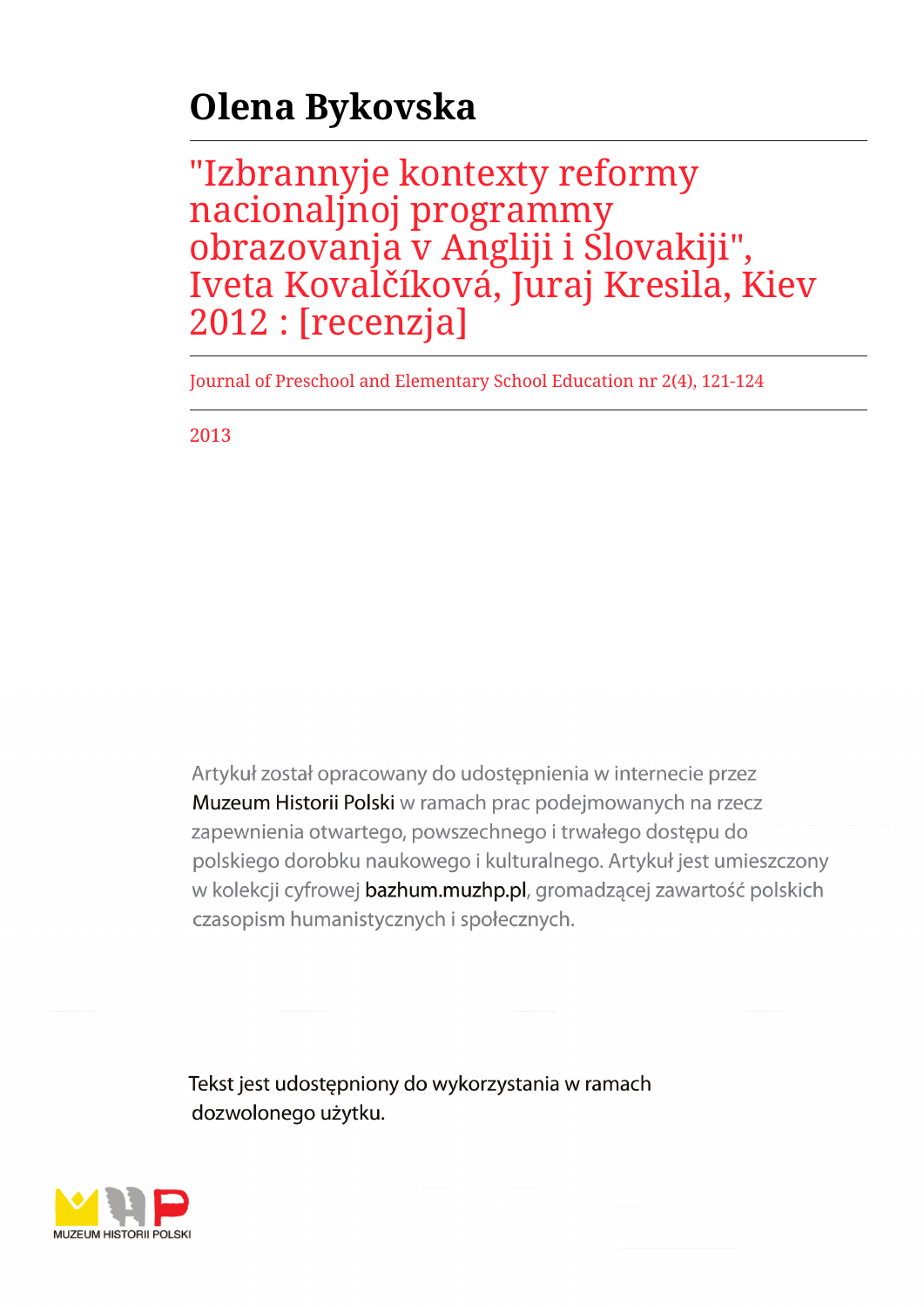## **Olena Bykovska** (reviewer)

Institute of Ecology, Economy and Law, Kijev, Ukrajina

**Review of monograph:** Iveta Kovalčíková, Juraj Kresila, "Izbrannyje kontexty reformy nacionaljnoj programmy obrazovanja v Angliji i Slovakiji" **Selected Contexts of National Education Reform in England and Slovakia]** 

In 2012, the National Pedagogical University of Dragomanov in Kiev, Ukraine published the monograph written by two Slovak authors Iveta Kovalčíková and Juraj Kresila from the Faculty of Education, University of Prešov. The institution's interest in publishing Izbrannyje kontexty reformy nacionaljnoj programmy obrazovanja v Angliji i Slovakiji was determined by the topicality of the analysed issues and the relevance that they bear to the Ukrainian education. The authors of the publication focused on the analysis of the conditions leading to successful school reform; the potential barriers to the implementation of the reforming efforts were identified by comparing the processes of education reform in England and Slovakia.

The publication of 96 pages is divided into three chapters.

In the first chapter, titled Contextual Characteristics of an Education System, the authors outline the characteristic features of the broader contexts which govern the system of education in the compared countries (England / Slovakia) including the curriculum as its integral part. They describe an area that is complementary to the concept of the curriculum and, together with it, represents an inherent component of the system of education. While the issues pertaining to the curriculum relate primarily to the technology of pragmatic transfer of knowledge, the wider context of education is a latent factor which affects the curriculum and has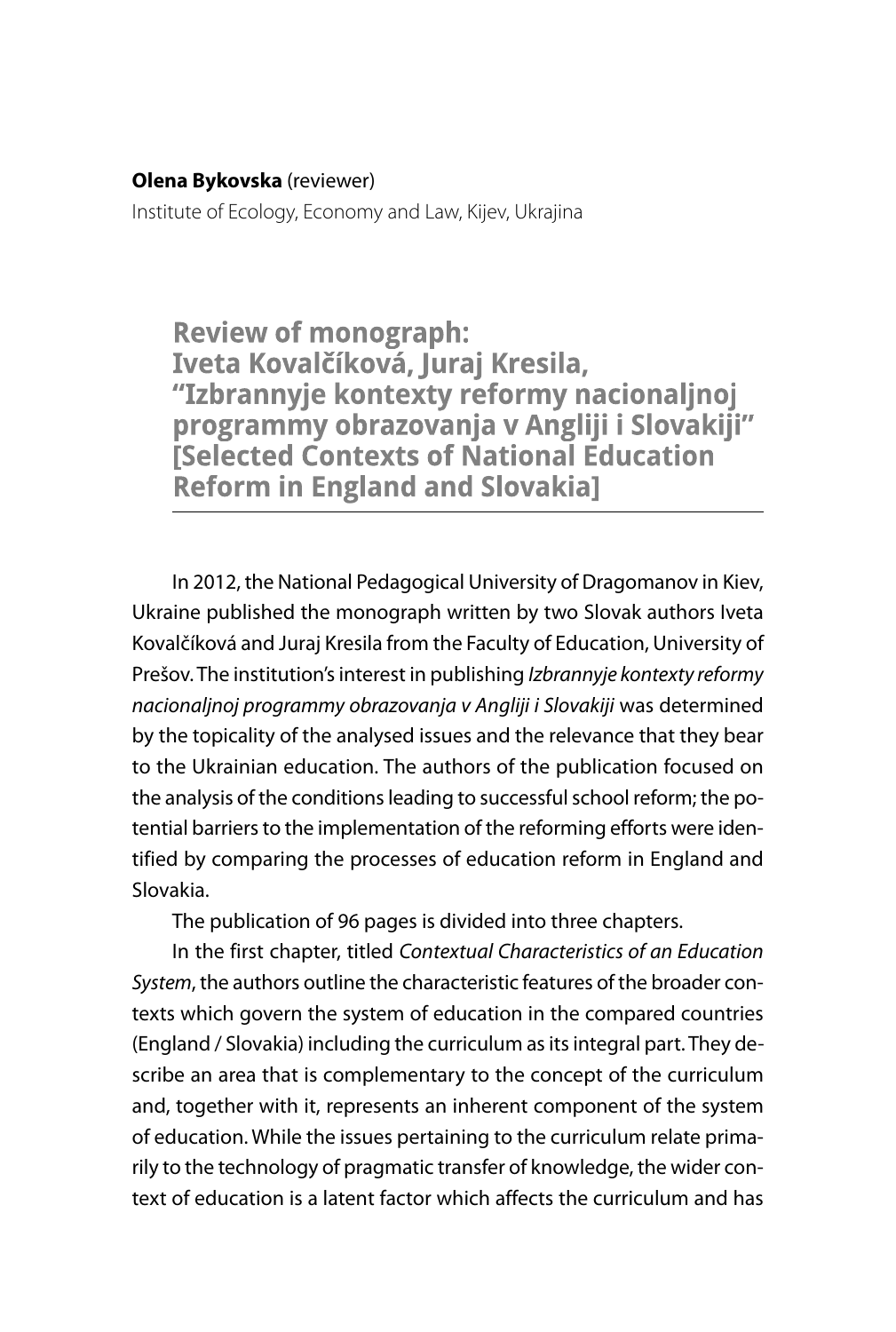Olena Bykovska

significant potential to saturate the educational effects. The authors point out that… "the analysis of the educational context or educational culture of the national systems of education in terms of the history, educational policies, and various philosophical underpinnings is instrumental in a critical assessment and comparison of the current state of education and developing the conception of education reform". In the historical outline, the authors provide an analysis of how educational aims and ideals can be promoted and pursued at the various levels of the education system. The phenomenon of "education reform" is presented as a process of gradual changes introduced both at the most general level and at the level of actual classroom. It is emphasized that education reform is not just a single and isolated event in time. The phase of implementing the proposed changes at the school level is as important as outlining the general concepts. As the authors state, in the process of creating a compact and coherent system of education, it is necessary that assigned teams of experts have their arguments favouring the same educational program theoretically grounded both at the level of educational aims and ideals, which influence the preferred values of the whole society, and at a specific level, in relation to describing the events in the classroom or school lab.

The second chapter is focused on the conceptual analysis of the curriculum as one of the factors of education. The authors describe the theoretical concept of curriculum and various sources for curriculum planning. Curricular inputs include the learning objectives and content of education. Curricular outcomes, which encompass standards and students' attainment, are important for designing the system of assessment. Interdisciplinary approaches to the curriculum are addressed at the end of the chapter.

A central part of this work, the third chapter, is focused on comparing the processes of education reform and the subsequent creation of the national curricula in England and Slovakia. The Slovak system of education which, corresponding to its regional traditions of Central and Eastern Europe, is represented by a strongly centralized system, is in the process of finding effective ways to decentralize itself. There is a rationale for decentralisation in this respect, since in a democratic and pluralistic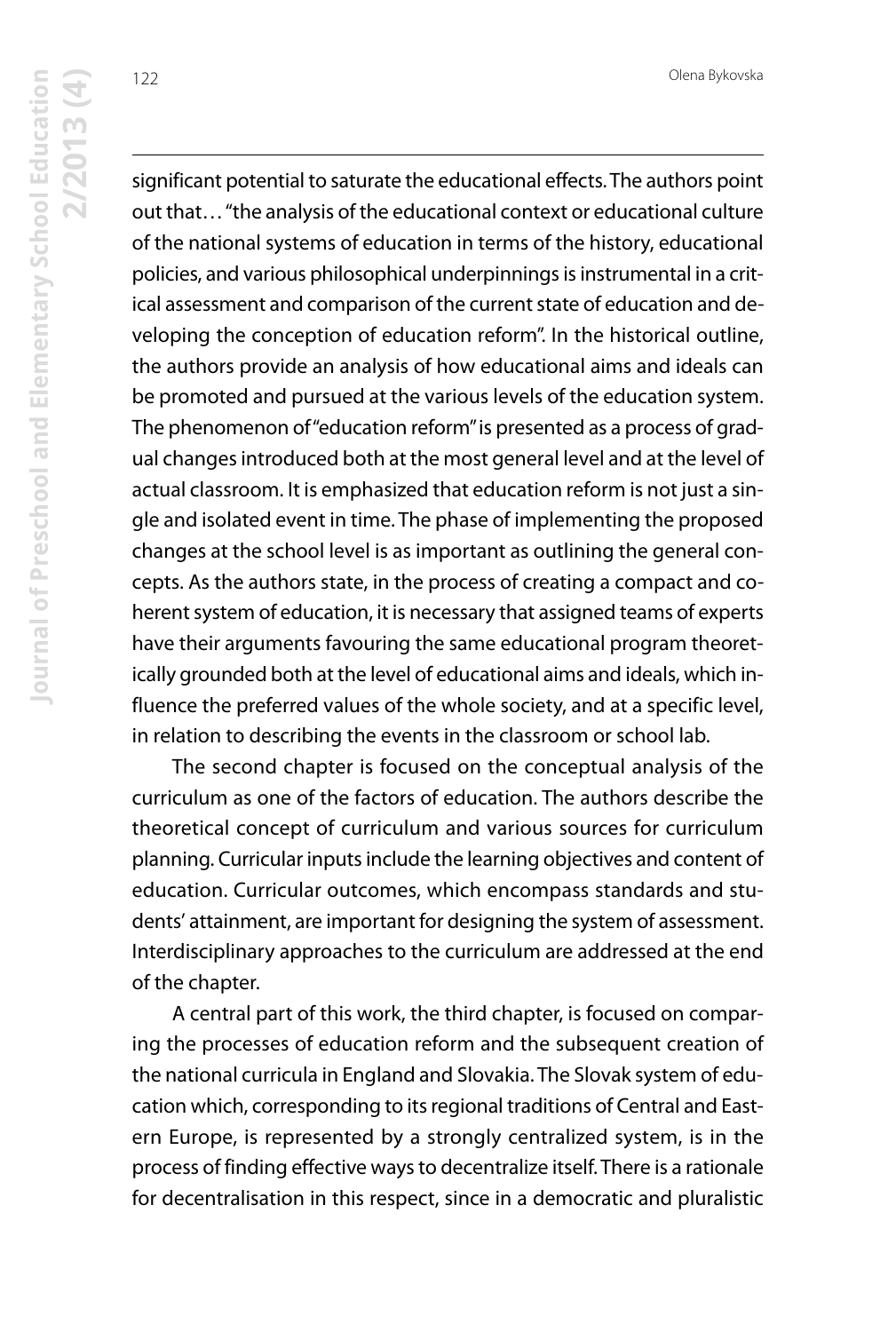society one can hardly find a unique and most effective model of education, which would be centrally prescribed and acceptable by everyone. The authors indicate that the English experience with education reform in the 1980s is an interesting comparative case study for Slovakia. The introduction of a standardized National Curriculum in England in the given period represented a shift from a heterogeneous and relatively autonomous system of education towards a more centrally administered system. The monograph can be inspiring for policy-makers in the countries of the former socialist bloc as it points to the fact that in these countries the issue of education reform is perceived by experts largely as a need to rebuild the system which was previously unchanged for decades. The long ignored field of education thus became central for professionals, politicians and the public in the second half of the first decade of the new millennium in Slovakia. However, since that time the first confrontations between the theorists' and politicians' ideas on how to reform education are also emerging in professional forums. The education reform which took place in England in the 1980s has been critically reviewed in the literature. The analysis presented in the book can be inspirational for the process of transforming education in the Slovak Republic but also in other former socialist countries. Iveta Kovalčíková and Juraj Kresila bring to our attention the arguments through which the need to introduce education reform was legitimised in Slovakia. They analyse the problems which were to be addressed and eliminated by education reform. They also summarise the conceptual starting points of the Slovak education system and comparatively evaluate the characteristics of both educational contexts - English and Slovak. In the last part of the publication, the authors focus on analysing the transformation of the Slovak system of education, particularly at the level of transforming the curriculum in primary schools.

The concept of the curriculum as the sum of student's experience is too extensive for the authors to analyse and comprehensively incorporate into the book. However, they point to the fact that each curricular transformation has its own agenda which policy-makers cannot ignore. Trends in education reform in post-socialist countries have thus become